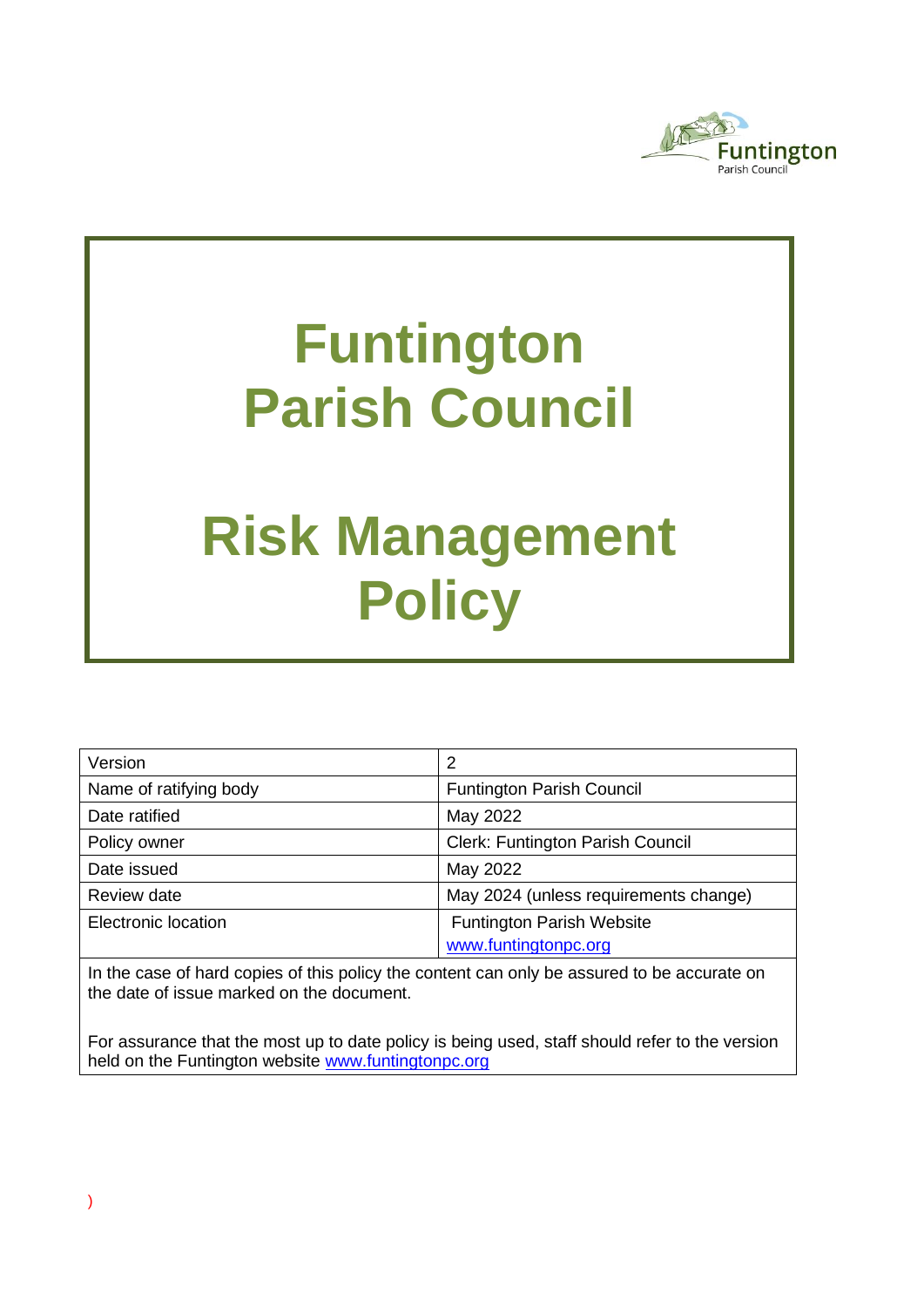#### **1. What is Risk Management?**

Risk is a threat that an event or action will adversely affect the ability to achieve objectives and provide services.

Risk management is the process by which risks are identified, evaluated, addressed and reviewed and is essential for good governance. The council has a responsibility to take all reasonable and practical measures to safeguard the people it works with and provides services for; and to protect the parish assets for which it is responsible. This strategy provides a structured, systematic and focused approach to managing risk.

# **2. Objectives**

The objectives of the risk management strategy are to:

- Minimise loss, disruption, injury and damages;
- Manage risk in accordance with best practice and legislative requirements; and
- Inform policy and operational decisions by identifying risks and their likely impact

#### **3. Risk Management Process**



# **4. Options for the Control of Risk**

| <b>OPTION</b> | <b>OUTCOME</b>                                                | <b>OPTION</b> | <b>OUTCOME</b>                                          |
|---------------|---------------------------------------------------------------|---------------|---------------------------------------------------------|
| Elimination   | Risk no longer exists                                         | Sharing       | Risk shared<br>with<br>another<br>party                 |
| Reduction     | Impact/likelihood<br>risk<br>0f<br>reduced                    | Insuring      | Risk mitigated - most usually<br>financial              |
| Transfer      | Impact passed to others e.g.<br>revision of contractual terms | Acceptance    | Conscious<br>decision<br>to<br>accept/tolerate the risk |